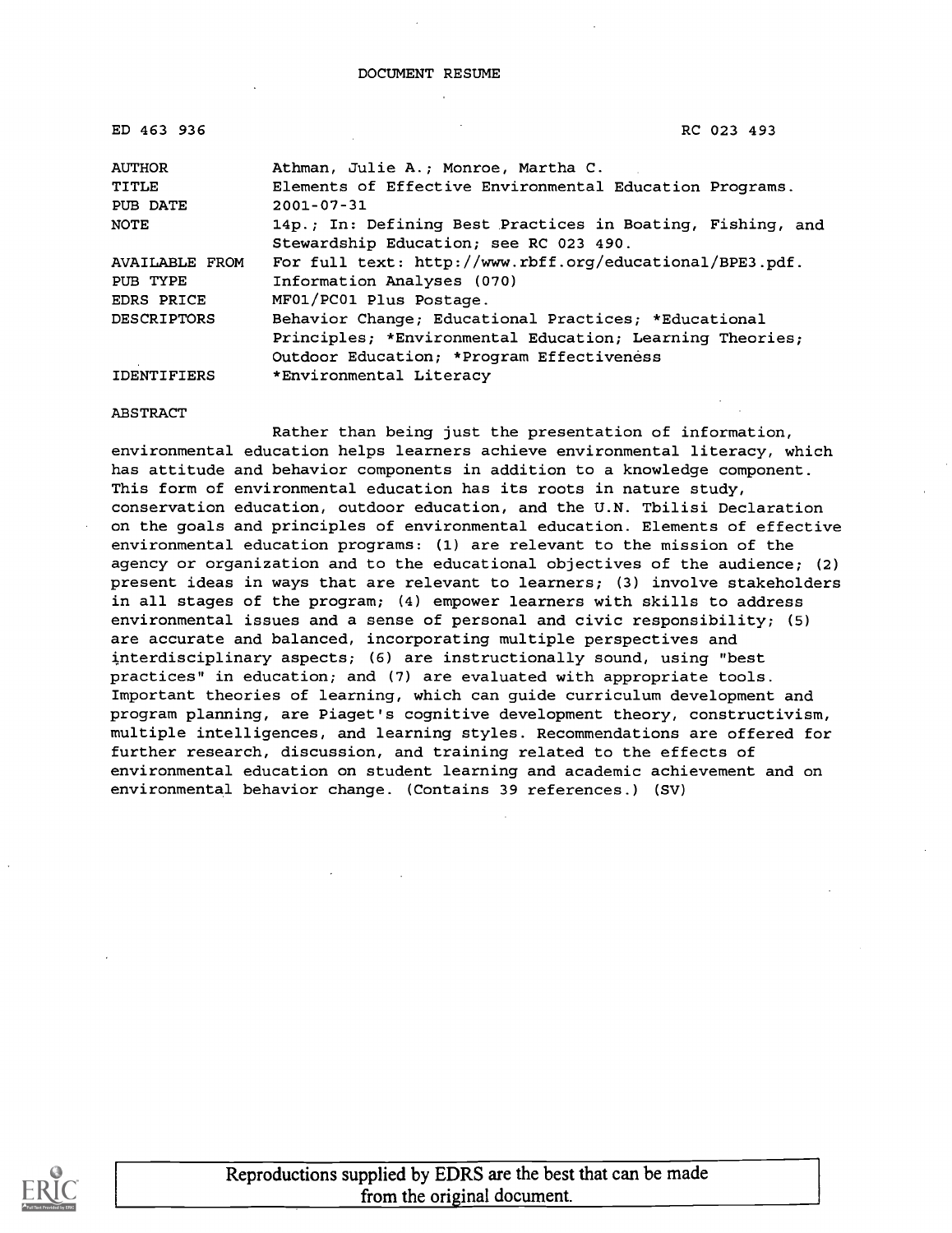Athman and Monroe Elements of Effective EE Programs

### Elements of Effective Environmental Education Programs

Julie A. Athman and Martha C. Monroe School of Forest Resources and Conservation University of Florida

U.S. DEPARTMENT OF EDUCATION<br>Office of Educational Research and Improvement Office of Educational Research and Improvement

EDUCATIONAL RESOURCES INFORMATION<br>This document has been reproduced as<br>received from the person ,or organization<br>originating it.

0 Minor changes have been made to improve reproduction quality.

Points of view or opinions stated in this docu- ment do not necessarily represent official  $\bullet$ OERI position or policy.<br>1

PERMISSION TO REPRODUCE AND DISSEMINATE THIS MATERIAL HAS BEEN GRANTED BY

vce Ma<del>ll</del>hews

TO THE EDUCATIONAL RESOURCES INFORMATION CENTER (ERIC)

# BEST COPYAVAILABLE

 $\ddot{\phantom{a}}$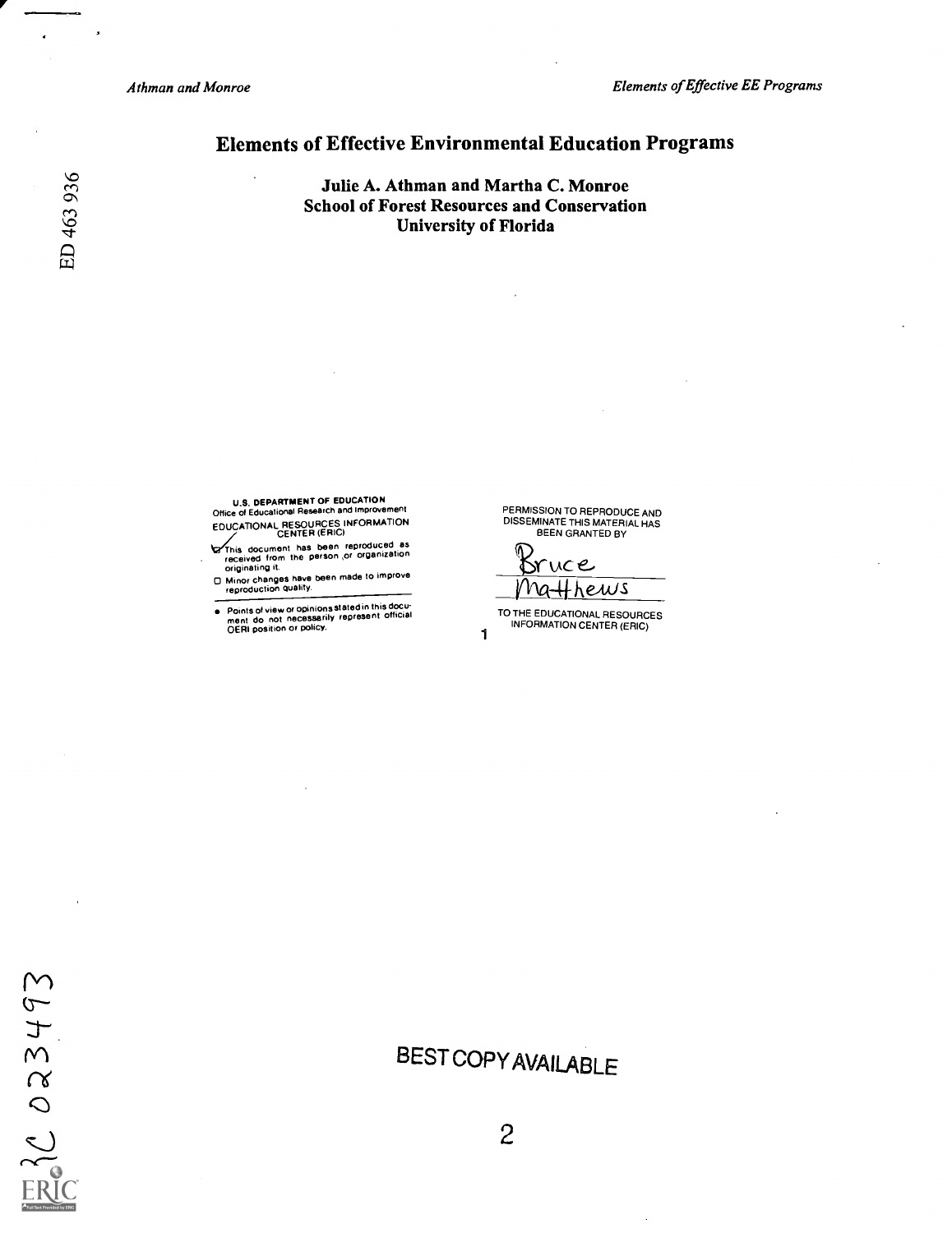### Elements of Effective Environmental Education Programs

### Julie A. Athman and Martha C. Monroe School of Forest Resources and Conservation University of Florida

"We can all continue to say we are only churchmen, or only educators, or only students, or only government people - that our role is limited, and that we cannot be expected to solve the problems of the world. But . . . some of us had better choose to define ourselves as world problem solvers if world problems are going to be solved" (Theobald, 1970).

 $Abstract$  – While said more than 30 years ago, the importance of this statement has not lessened. Amidst numerous, growing and complex environmental problems, the need for the preparation of world problem solvers is as great as ever (Wisconsin DPI, 1994). Environmental educators have globally accepted this role of preparing students to become critical thinkers, informed decision-makers and able communicators - a role that exceeds far beyond presenting information. Environmental education helps learners achieve environmental literacy, which has attitude and behavior components in addition to a knowledge component. Thus, the goal of environmental education is to instill in learners knowledge about the environment, positive attitudes toward the environment, competency in citizen action skills, and a sense of empowerment.

Environmental literacy depends on a personal commitment and motivation to help ensure environmental quality and quality of life. This commitment and motivation often begins with an awareness of one's immediate surroundings. Environmental educators can help foster learners' innate curiosity and enthusiasm, providing them with continuing opportunities to explore their environment and engaging them in direct discovery of the world around them. As learners develop and apply analysis and action skills, as they have the opportunity to make their own decisions and think more critically about their choices and as they hear stories of success, they are learning that what they do individually and in groups can make a difference. This locus of control, or sense that they have the ability to influence the outcome of a situation, is important in helping learners develop a sense of empowerment and a sense of personal responsibility – further key aspects of environmental education.

In order to reach this goal of environmental literacy, environmental education programs must be effective. Effective environmental education programs are relevant to the mission of the agency or organization, to the educational objectives of the audience, and to the everyday lives of the individual learners. They involve stakeholders in all stages of the program, from the development of the program to its evaluation. Effective programs empower learners with skills to help prevent and address environmental issues and with a sense of personal and civic responsibility. Further, they are accurate and balanced, incorporating multiple perspectives and interdisciplinary aspects. Effective environmental education programs are instructionally sound, using "best practices" in education. And finally, effective programs are evaluated with appropriate tools.

#### Background and Setting

Amidst numerous, growing and complex environmental problems, the need for the preparation of world problem solvers is as great as ever (Wisconsin DPI, 1994). Educators have globally accepted this role of preparing students to become critical thinkers, informed decision-makers and able communicators. In virtually every country "there is a frantic haste to develop programs in environmental education" (Wisconsin DPI, 1994, p. 10).

The roots of this environmental education movement extend back to the nature study movement, with leaders such as John Muir and Enos Mills and their study of the natural history of plants and animals. In 1891, Wilbur Jackman wrote Nature Study for the Common Schools, which aimed to educate urban dwellers who had lost touch with the natural world (Disinger, 1993). In 1896, a junior naturalist program associated with Cornell University taught students about the natural world in the context of understanding rural agriculture. In the early 1900s, Anna Comstock compiled the monthly newsletters from this junior naturalist program. The resulting book, The Handbook of Nature Study, was finished in 1911 and used for teaching natural history. The nature study movement contributed some of the early ideals for education that are still im-

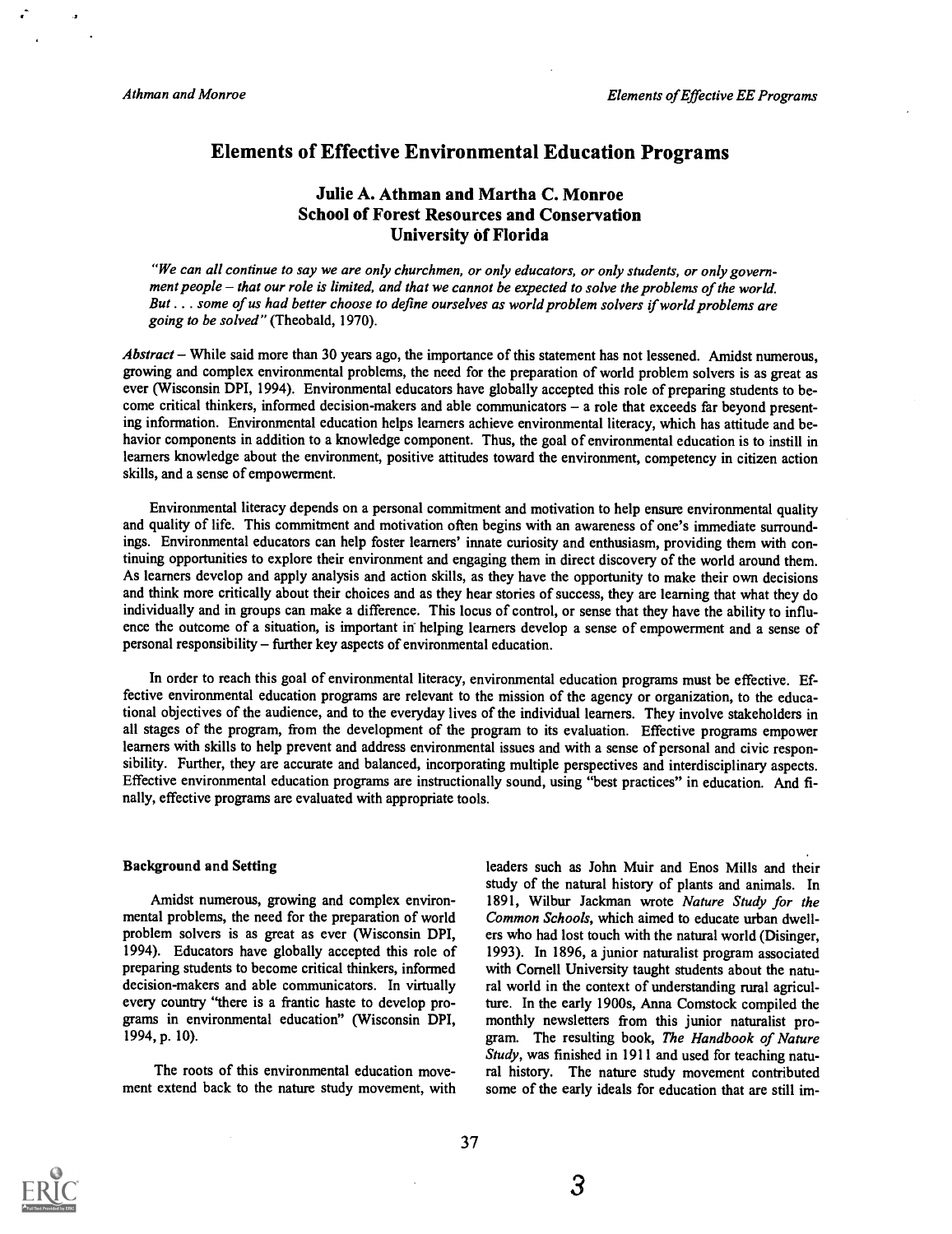portant today in elementary science education  $-$  inquiry and discovery with first-hand observation.

The conservation education movement began in response to the soil erosion, dust storms and flooding disasters of the 1930s. Initiated by resource management agencies, the goal of conservation education was to awaken Americans to the importance of conserving various natural resources. Forester Aldo Leopold gained national fame during this era and significantly influenced the movement through his passionate essays and provocative theories. Legislation was passed giving schools land designated for nature purposes. In addition, camps sponsored by churches and agencies, such as the YMCA, used recreation to help promote an understanding of the natural world. At the same time, the progressive education movement surfaced. Led by John Dewey, the focus of progressive education was "learning by doing," incorporating learning about the environment while in the environment (Disinger and Monroe, 1994).

The 1950s gave rise to outdoor education, with its sole specification of the place for learning  $-\omega$  outside the school building. Outdoor education was described by L.B. Sharp, who wrote, "That which can best be learned inside the classroom should be learned there; and that which can best be learned through direct experience outside the classroom, in contact with native materials and life situations, should there be learned" (1947, p. 43). This movement was in response to concerns that urban youth were not experiencing direct contact with the natural environment. Teachers were encouraged to teach many different subjects in the outdoors, giving students this opportunity.

Through the nuclear testing of the 1950s and Rachel Carson's book, Silent Spring (1962), people began to notice the impact on the environment by "unseen forces," such as nuclear fallout and modern agricultural practices (Younger, 1995, p. 4). During the 1960s and into the early 1970s, the environmental movement contributed a human aspect to the evolution of environmental education, helping people realize the impact humans have on the natural and built environment. The 1970 Earth Day celebrations were "a landmark expression of public support for a realignment of values and a new respect for the environment" (Disinger and Monroe, 1994, p. 11). This set the stage for the transition of education *about* the environment and in the environment to education for the environment.

In 1972, the United Nations Conference on the Human Environment, held in Stockholm, Sweden, recommended the establishment of environmental education programs on an international level. Following this recommendation, the United Nations Educational, Scientific, and Cultural Organization (UNESCO) sponsored a series of international environmental education workshops and conferences. United Nations representatives met in the former Yugoslavia in 1975 to define environmental education and establish its basic objectives. The Belgrade Charter was adopted at this conference, providing a widely accepted goal statement for environmental education (NAAEE, 1996). It states: "The goal of environmental education is to develop a world population that is aware of, and concerned about, the total environment and its associated problems, and which has the knowledge, attitudes, skills, motivation, and commitment to work individually and collectively toward solutions of current problems and the prevention of new ones" (UNESCO-UNEP, 1976).

In 1977, representatives from 66 member nations and observers from two nonmember nations gathered for the world's first intergovernmental conference on environmental education. This conference, held in Tbilisi in the former Soviet Republic of Georgia, led to the release of an official statement on environmental education - the Tbilisi Declaration. Built on the Belgrade Charter, the Tbilisi Declaration acclaimed "the important role of environmental education in the preservation and improvement of the world's environment, as well as in the sound and balanced development of the world's communities" (Wisconsin DPI, 1994, p. 157).

In addition to establishing overall goals of environmental education, the Tbilisi Declaration established the following objectives of environmental education:

- $Awareness to acquire an awareness and sensitivity to$ the total environment and its allied problems;
- Knowledge  $-$  to gain a variety of experiences in and acquire a basic understanding of, the environment and its associated problems;
- Attitudes  $-$  to acquire a set of values and feelings of concern for the environment and motivation for actively participating in environmental improvement and protection;
- $S$ *kills* to acquire the skills for identifying and solving environmental problems; and
- *Participation*  $-$  to encourage citizens to be actively involved at all levels in working toward resolution of environmental problems (UNESCO, 1978).

The Tbilisi Declaration constitutes the framework, principles and guidelines for environmental education at all geographical levels  $-$  local through international and for all age groups, both inside and outside the formal school system (Wisconsin DPI, 1994). The Belgrade Charter and the Tbilisi Declaration are con-

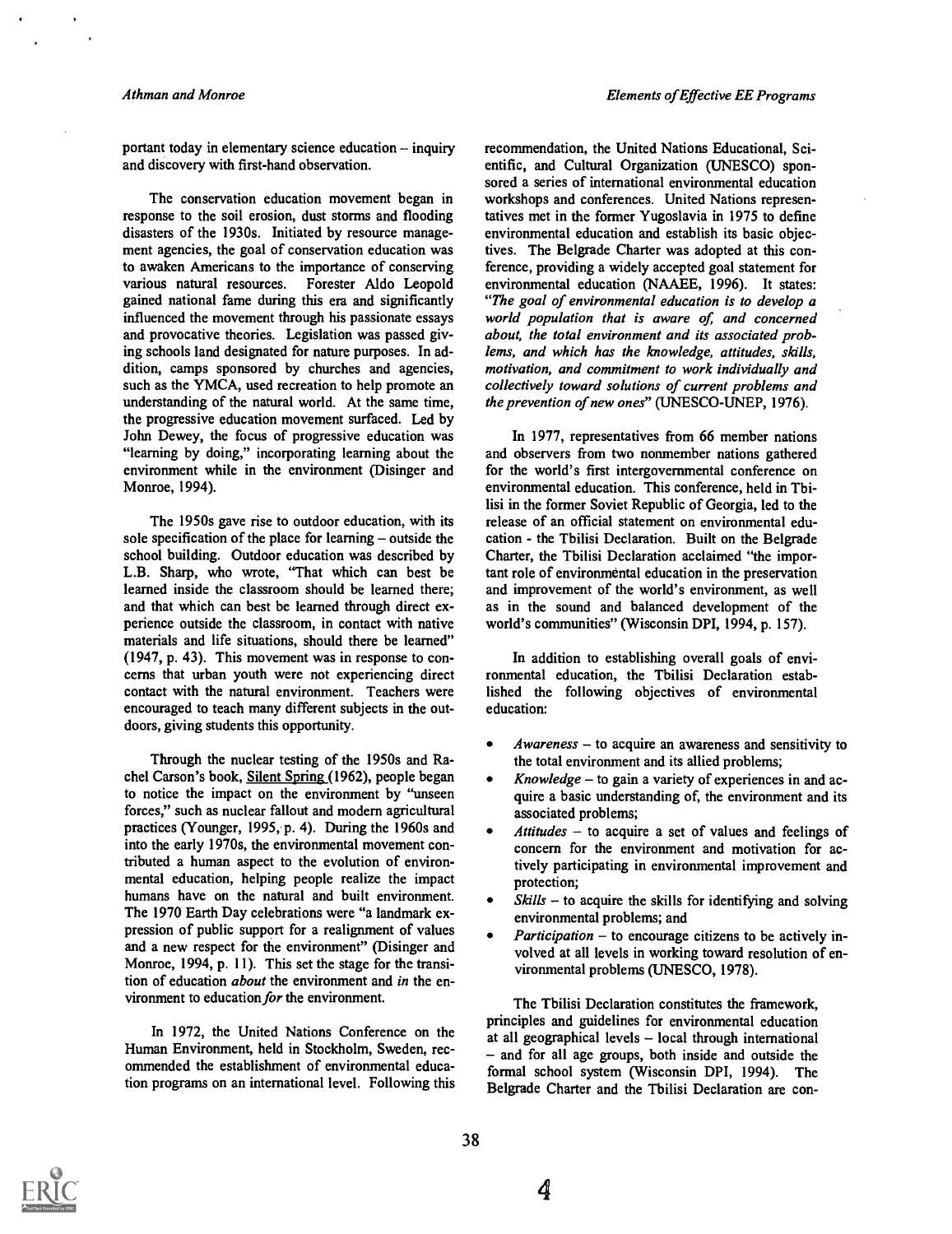sidered founding documents of the field and provide the foundation for much of what has been done in the field since 1978 (NAAEE, 1996). More recently, the 1987 Brundtland Commission and the 1992 United Nations Conference on Environment and Development have influenced environmental education at an international level.

The passing of the National Environmental Education Act of 1970 in the United States reflected a national commitment to environmental education. This act stated that environmental education "is intended to promote among citizens the awareness and understanding of the environment, our relationship to it, and the concern and responsible action necessary to assure our survival and to improve the quality of life" (qtd. in Ford, 1981, p. 14). The 1990 National Environmental Education Act reaffirms the purpose of the earlier act. It also focuses on schools as the place for effective environmental education, while recognizing the importance of non-formal avenues for educating citizens, communities and the workforce (Disinger and Monroe, 1994).

In summary, environmental education is not the presentation of information. Environmental education helps learners achieve environmental literacy, which has attitude and behavior components in addition to a knowledge component. Thus, the goal of environmental education is to instill in learners knowledge about the environment, positive attitudes toward the environment, competency in citizen action skills, and a sense of empowerment (Disinger and Monroe, 1994). Further, while the audience is often youth, environmental education is intended for all  $-$  youth and adults, as well as individuals and organized groups.

#### Elements of Effective Environmental Education Programs

Effective environmental education programs are relevant to the mission of the agency or organization, to the educational objectives of the audience, and to the everyday lives of the individual learn ers.

Good environmental education programs are relevant  $-$  relevant to the agency or organization, relevant to the audience and meaningful to their everyday lives. An agency or organization's mission and environmental priorities provide direction for program development in environmental education, guiding the development of goals and objects and their choice of target audience. Tying environmental education programs to the agency or organization's primary purpose helps focus program development and justify funding, prevent

the establishment of generic environmental education programs, and aid in program efficiency and sustainability.

However, it is not enough for an agency or organization to consider only its mission or purpose. Environmental education programs are often distinguished from informative or interpretive programs, as they have objectives beyond information dispersal and involve working with an audience that often has pre-defined learning objectives. A school group, for example, has pre-defined learning objectives in the form of a cur $riculum - what teachers will teach, the order in which$ concepts should be covered, and expected knowledge and skills. A scout group would also have learning objectives, which might take the form of earning badges or patches. The key to relevant environmental education programs is finding commonalities among the existing learning objectives and the agencies or organization's mission and priorities. By doing so, the needs of both the provider (the agency or organization) and the audience are met. Teachers or leaders of the groups that will be participating in the program can often help find these commonalities by providing and explaining materials that offer learning objectives (state standards/benchmarks or badge requirements, for example).

Effective environmental education programs and materials need to present information and ideas in a way that is relevant to the learners (NAAEE, 1996). For example, a program on endangered species would be more relevant to students in Florida if the manatee were used as an example, rather than the Siberian tiger. This need for relevance stems from children's cognitive development, as they develop the ability to think concretely before they can think abstractly. When programs move beyond what is relevant and meaningful, learners don't have the chance to build their learning on what they already know - learning becomes too abstract.

Thus, content is more effectively conveyed when embedded in a local context, giving learners a chance to explore and experience what's around them. The sensitivity, knowledge and skills needed for this local connection provide a base for moving out into larger systems, broader issues and an expanding understanding of causes, connections and consequences (NAAEE, 1999). Likewise, skill building and application must be couched within the context of solving real problems - problems that directly affect learners either at home, at school or in their community. When environmental education is taught in the place where they live and through authentic situations, a learner's own experiences become a part of their education.

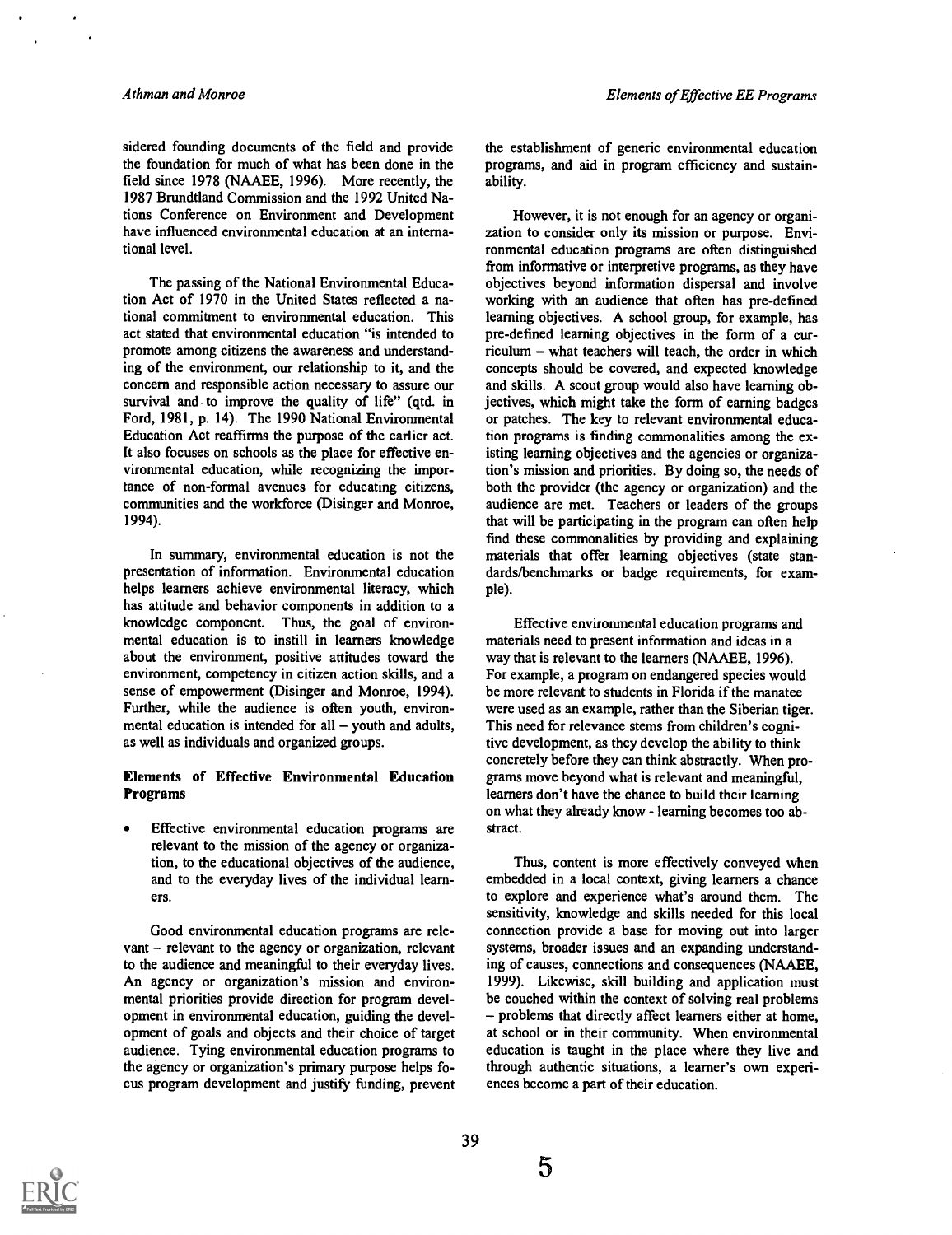Enjoyable learning experiences also help make programs more relevant to the learners. Many environmental educators realize the value of learners having direct contact with nature. Daniel Kriesberg, in A Sense of Place, writes, "They need to be outside. They need to explore, get dirty, find stuff - they need to have fun" (1999, p. xiv). The problem, explains Kriesberg, is that many learners don't have these opportunities. Small bits of wild places where kids can explore are disappearing and time to visit them becomes more and more rare, resulting in the "extinction of experience." Thus, environmental educators need to reintroduce learners to their local area by exploring and experiencing it, by learning about it and celebrating it. By doing so, environmental educators help learners develop a sense of wonder and a sense of place, fostering the awareness and appreciation that motivate them to further questioning, better understanding, and appropriate concern and action. (While enjoyable experiences in nature are one way to launch an environmental education program, it is not the only way. Learners in a central city environment, for example, may become interested in the environment through efforts to clean up a toxic waste site because it is damaging their water supply.)

Effective environmental education programs in- $\bullet$ volve stakeholders in all stages of the program, from the development of the program to its evaluation.

Successful programs bring a coalition of stakeholders together to design, implement and evaluate a program that meets their needs (Monroe, 1999). Stakeholders are those that have a stake in the program that is developed. They are they people who care about a program, are willing to develop a commitment to it and are best able to offer input into it. These stakeholders might be teachers, funders, agency supervisors, community leaders, landowners, extension workers, parents, and curriculum developers.

While it would be impractical to consult a large number of stakeholders on every decision, their input and participation is essential in the beginning stages (Monroe, 1999). Their participation lends a variety of perspectives to the program, shaping the program focus and audience. Their participation also helps achieve buy-in early in the process, so that as the program is developed, it is more likely to be used. Another advantage of using stakeholders is that it reinforces the image of community partnership and/or ownership and interest in the program. Stakeholders are also important during the evaluation phases of the program, as they can offer input about what information to gather, how to gather it and ultimately how to share it with important audiences.

While this stakeholder approach can seem cumbersome, most organizations using a stakeholder approach believe the strengths outweigh the extra time and effort needed to manage the process. Organizations using this approach have found several things helpful. In developing a team of stakeholders, think about who will be the ultimate users of the results and try to structure your team so that the results are channeled directly to those end-user groups. After identifying which groups should be represented on your team of stakeholders, select who, specifically, should represent each group on the team. Select team members who are enthusiastic, willing to represent his or her group, willing to commit to the project and those who have opinions but not "axes to grind." Strive for diversity among team members, not limiting members to those holding formal leadership positions within their groups or those that are the "most involved" or "best" (most involved teachers, for example).

Once a stakeholder team is established, communication is key. Responsibilities need to be clarified early and often through multiple modes of communication. Make sure your team knows they are acting in an advisory capacity and not in a decision-making capacity. Work with the team to identify rules and roles for smooth and effective operation. Group facilitation skills can also aid in effective stakeholder team operation. (Dr. Emmalou Norland at Ohio State University provided these guidelines to National Park Service employees utilizing the stakeholder approach in the development of education programs.)

Effective environmental education programs empower learners with skills to help prevent and address environmental issues and with a sense of personal and civic responsibility.

Awareness and knowledge of environmental processes and systems play an important role in environmental education. But awareness and knowledge alone do not make a program an environmental education program. And when considering the goal of environmental education (environmental literacy and its accompanying responsible environmental behavior), research shows that knowledge and attitudes are not the only variables at play. While knowledge and attitudes alone don't help or harm the environment, human behaviors do. Behaviors, of course, are supported by knowledge and attitudes, but there is not a direct causeand effect- progression from knowledge to attitude to behavior, as educators have long believed (Day, 1999).

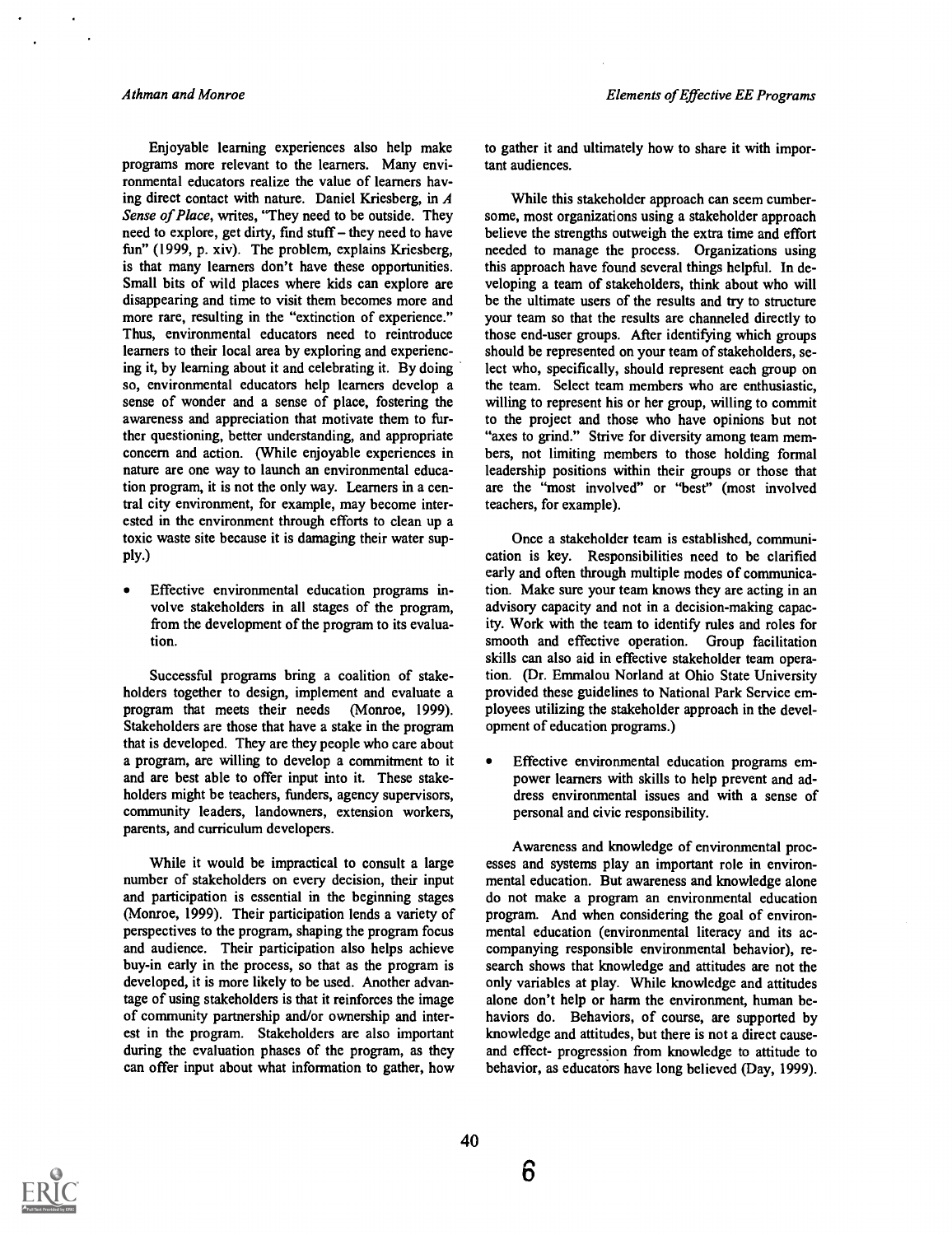How can educators help learners behave in environmentally responsible ways?

Some have turned to environmental communication techniques and social marketing theories to successfully address behavior change. School-based environmental education, however, differs from environmental communications and social marketing in that it doesn't always directly target specific behaviors, particularly in the context of controversial issues (Monroe, Day and Grieser, 2000). Instead, environmental education attempts, to teach students "how to think" and not "what to think." Rather than directing learners in a specific course of behavior, environmental education helps learners form the capacity to collect and analyze information, make informed decisions, and participate fully in civic life (Monroe, Day and Grieser, 2000).

This requires more than the awareness and knowledge of environmental processes and systems and positive attitudes toward the environment; it requires procedural knowledge of how to affect change and the competency in citizen action skills needed to participate fully in civic life. Educators can help develop this procedural knowledge and competency in citizen action skills by providing opportunities to define an issue, determine if action is warranted, identify others involved in the issues, select appropriate action strategies, create and evaluate an action plan, implement the plan and evaluate the results (NAAEE, 1996). Educators can also provide opportunities to build skills in oral and written communication, conflict resolution, and leadership and opportunities to participate in the political or regulatory process, consumer action, and community service.

Thus, environmental education involves a learning progression from awareness to action, a progression mirrored in the objectives set forth by the Tbilisi Declaration described above. Environmental literacy depends on a personal commitment and motivation to help ensure environmental quality and quality of life (NAAEE, 1999). This commitment and motivation often begins with an awareness of one's immediate surroundings. Environmental educators can help foster learners' innate curiosity and enthusiasm, providing them with continuing opportunities to explore their environment and engaging them in direct discovery of the world around them (NAAEE, 1999). Furthermore, this learning progression is not necessarily linear nor is it hierarchical. As learners develop and apply analysis and action skills, as they have the opportunity to make their own decisions and think more critically about their choices and as they hear stories of success, they are learning that what they do individually and in groups can make a difference (NAAEE, 1999). This

locus of control, or sense that they have the ability to influence the outcome of a situation, is important in helping learners develop a sense of empowerment and a sense of personal responsibility  $-$  further key aspects of environmental education.

 $\bullet$ Effective environmental education programs are accurate and balanced, incorporating multiple perspectives and interdisciplinary aspects.

Environmental education has been criticized by a number of groups and individuals for lacking credibility and accuracy. A book by Michael Sanera and Jane Shaw, Facts Not Fear: A Parent's Guide to Teaching Children About the Environment (1996), has played a central role in this challenge. Children, according to this book, are being scared by misinformation presented by their teachers and textbooks. Katherine Kersten, chair of the Center of the American Experiment in Minneapolis, Minnesota, echoes this concern describing environmental education as resulting in a "we're all going to die" sense of hopelessness (in Menzies, 1997). Kersten states, "These days, facts frequently take a back seat in the environmental education . . . Too often environmental instruction seems to aim . . . at convincing children that the planet is in imminent danger, and they must save it" (qtd. in Menzies, 1997, p. 3).

In April 1997, the Independent Commission on Environmental Education released their assessment on environmental education materials, "Are We Building Environmental Literacy?" Sponsored by the George C. Marshall Institute, the Commission reviewed approximately 70 different resources for science and environmental education, including science textbooks and curricula produced by non-profit agencies, government agencies, and private individuals. This assessment, too, challenges the credibility of some environmental education materials, primarily with regard to the treatment of controversial issues.

In response to this wave of criticism, the National Environmental Education and Training Foundation (NEETF) prepared a briefing report. The report states, "Children and adults receive messages about the environment from many places – television, movies, books, newspapers, and magazines. The message may be about the environment, but Environmental Education, as practiced by concerned professionals, is very different from casual information or advocacy to promote a particular point of view" (1997, p. 1).

This report outlines the "facts" concerning environmental education. Environmental educators, according to this report, are advocates for balanced and scientifically accurate education. Guidelines estab-

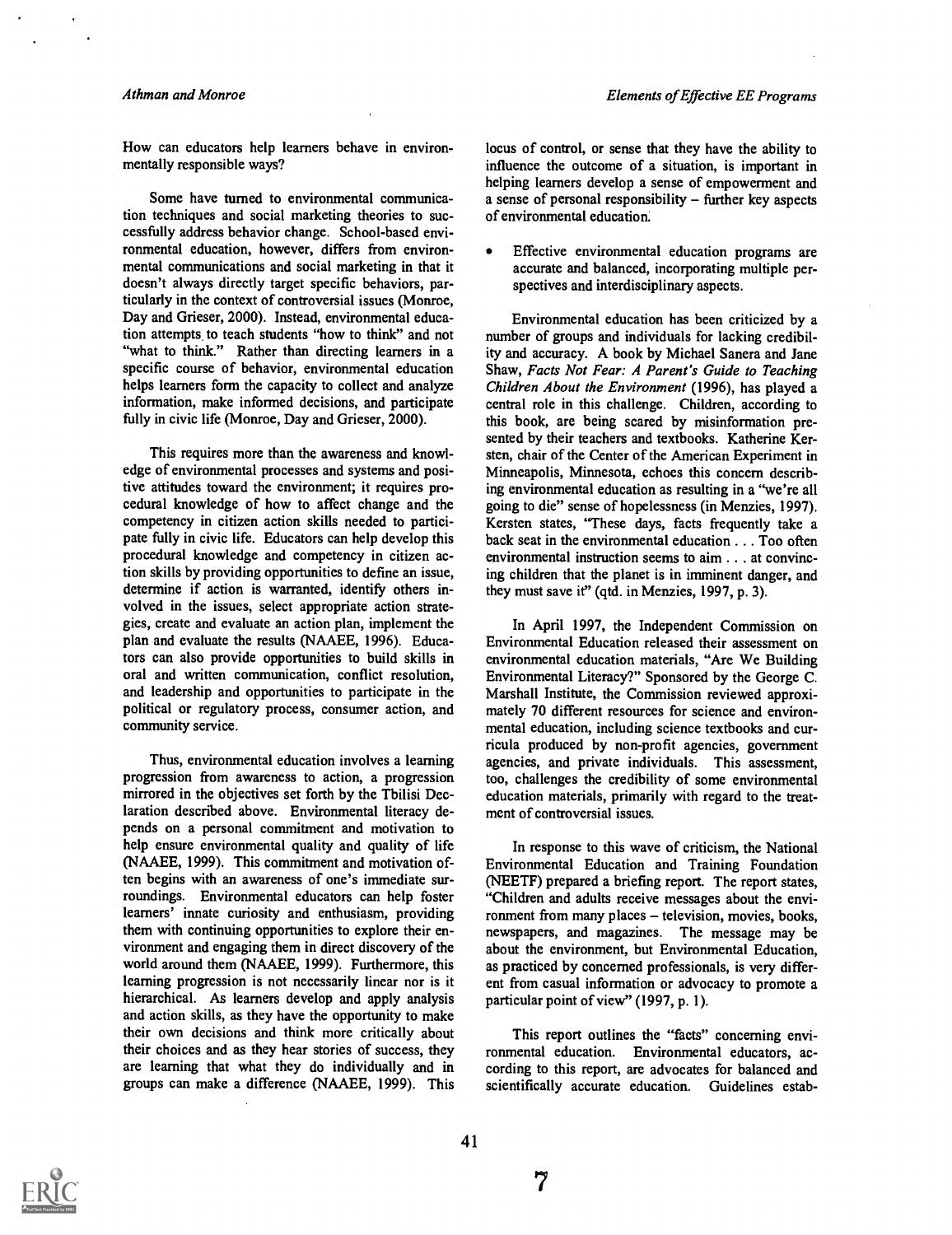lished by the North American Association for Environmental Education (NAAEE, 1996) help ensure this balance and accuracy. The report cites characteristics for environmental education that are recommended by the NAAEE's Environmental Education Materials: Guidelines for Excellence (1996):

- $\Box$  factual accuracy materials should reflect sound theories and well-documented facts;
- $\Box$ balanced presentation of differing viewpoints and theories  $-$  differences of opinion and competing scientific explanations should be presented in a balanced way; and
- O. openness to inquiry  $-$  materials should encourage students to explore different perspectives and form their own opinions (qtd. in NEETF, 1997, p. 2).

Their report further states that environmental education promotes quality education and effective teaching across the disciplines. Environmental education, according to the briefmg report, can help schools accomplish the eight national education goals of the Educate America Act of 1994 (NEETF, 1997). The National Environmental Education and Training Foundation cites a report by the State Education and Environment Roundtable, in San Diego, California, which evaluated environmental education programs in 41 schools across 12 states. This report found environmental education programs increasing students' knowledge of the natural sciences, language arts, mathematics, and social sciences. In addition, over seventy-five percent of the schools evaluated reported increases in grade averages and standardized test scores (NEETF, 1997).

Pam Landers, project manager for the Environmental Education Teacher Preparation Project in Minnesota, has responded to the criticism surrounding environmental education in a similar manner, distinguishing environmental education from casual information and pure advocacy. Education, according to Landers, "should enable people to act intelligently, with some measure of independent thinking. People are not able to think and act intelligently "if they have been merely conditioned or coerced" (Landers, 1997, p. 5). Environmental education helps facilitate a student's ability "to make decisions, solve problems and conduct inquiries, using reading, communications, science, math and other skills as tools" (Landers, 1997, p. 5).

This recent opposition has prompted environmental educators to take a closer look at the validity, relevancy and accuracy of the field's materials and methods. The reports, books and newspaper articles challenging the credibility of environmental education are helping insure that the delivery of environmental

education continues to be high quality education. While there generally is consensus in the field for this balanced approach prescribed by NAAEE, some environmental educators believe taking more of an advocacy approach is warranted when educating for the environment.

In some situations, it may be appropriate to take a less balanced, but still scientifically accurate approach. For example, it is appropriate for teachers to enforce socially accepted behaviors, such as no kicking or no cheating in class. By the same token, it may be justifiable for agencies to provide an unbalanced approach to socially accepted behaviors in areas such as boating safety, endangered species protection, and aquatic habitat improvement. But when educational messages drift to uncertain waters, such as pollution sources, private property rights or other controversial areas, agencies may be wise to avoid an advocacy message and instead revert to presenting multiple views and perspectives. Another example of when it may be appropriate to take a less balanced approach is when urgent and specific behavior change is needed or when the target audience is adults who have chosen to participate in the program. However, these situations perhaps may be viewed more accurately as using environmental communications or social marketing, rather than "true" environmental education.

Effective environmental education programs are instructionally sound, using "best practices" in education.

According to the Wisconsin Department of Instruction, educational programs and curricula should be developed in response to theories of learning, such as Piaget's theory of cognitive development, constructivism, multiple intelligences, and learning styles (1994). In order for environmental education programs to be effective in an educational sense, they must also be congruent with the way people learn. The following are descriptions of theories of learning and their implications, which can guide curriculum planning, program development and methodology in environmental education.

#### Piaget's Cognitive Development Theory

Until about the 1930s, children were considered to be miniature adults intellectually; children differed from adults only in the quantity of knowledge they had acquired (Gormly and Brodzinsky, 1989). Through research by Piaget and others, it became clear that children think and learn in ways that are different from adults. As children develop, they reorganize and re-

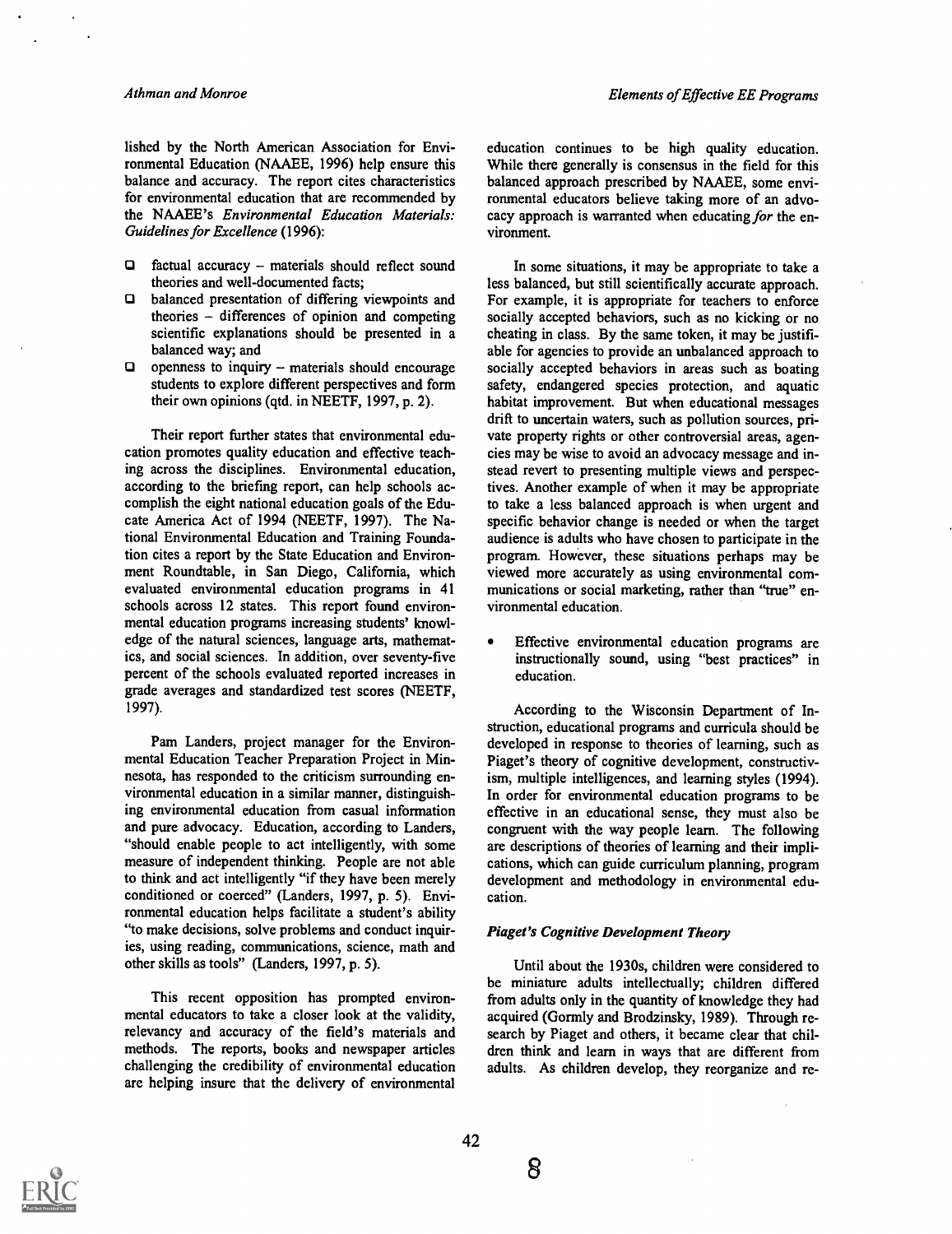#### Athman and Monroe

construct their base of knowledge, replacing one set of assumptions with another.

Piaget identified four cognitive stages through which an individual may progress from birth through adolescence: sensorimotor, preoperational, concrete operation and formal operational. This sequence is invariantly ordered, and some refer to these stages, respectively, as the active child, the intuitive student, the practical student, and the reflective student. Development is associated with the passage from one stage of operation to another and is a function of experience and maturation (Joyce and Weil, 1996).

Piaget's theory implies that instructional methods and content need to be consistent with how students develop cognitively, as children cannot "learn" if they cannot understand what they are being asked to learn (Wisconsin DPI, 1994). Real knowledge, according to Piaget, can only occur when the task is useful to the student and when the student is psychologically ready (Joyce and Weil, 1996). Teaching, then, is the act of creating environments that allow for students' cognitive structures to change and emerge  $-$  environments that provide for learning opportunities at a level just above a student's current cognitive level. Many programs provide learners with choices, as learner tend to choose learning experiences appropriate for their cognitive structures. Applied to environmental education, curricula should be developed so that they facilitate stage-relevant thinking and allow students to discover for themselves the logical connections between object or events (Joyce and Weil, 1996). A further implication is for students to have many opportunities to explore the natural world and think about it within their various stages of intellectual development (Caine and Caine, 1990).

#### Constructivism

For most of this century, behaviorism has driven educational practice. This model of learning assumes that students are a blank slate on which the knowledge of others is simply written. Research since the mid-1970s has led to a new model  $-$  constructivism. Jean Piaget was an early supporter of constructivism, believing strongly that learning occurs as a result of dynamic interactions between individuals and physical and social environments (Wisconsin DPI, 1994). Thus, rather than being directly transmitted from teachers and books to students, knowledge is actively constructed from students actions in the environment (Wisconsin DPI, 1994). According to Piaget, the development of knowledge is a process of continual construction and reorganization (Yager, 1991).

Another key tenet of constructivism is the interplay between newly constructed knowledge and the learner's prior knowledge (Knapp, 1996). Ausubel et al. (1978) stated that the most important factor influencing learning is what the learner already knows. Learning occurs by "actively constructing knowledge, weighing new information against . . . previous understanding, thinking about and working through discrepancies . . . and coming to a new understanding" (O'Neil, 1992, p. 4). Learning can occur only when the new idea or concept can be integrated into the learner's existing conceptual system. Thus, the context of learning is important, as the situation must be both somewhat familiar and somewhat new. When the learner cannot integrate the new material with previous knowledge, rote learning occurs (McClelland, 1982).

For educators, constructivism implies that instructional methods need to be consistent with how students construct knowledge and that the context or content must be relevant. Clough and Wood-Robinson (1985) agree, arguing that classroom learning would be improved if teachers could build upon the learners' ideas rather than ignore them. Their research suggests that students "have a great deal of knowledge about a subiect from out-of-school sources" (1985, p. 129). Teachers, according to this research, should draw preexisting knowledge into the classroom, using what learners already know and what is familiar to them as a basis for knowledge restructuring.

Anderson (1987) describes a three-stage process that can be used when teaching for conceptual change. In the first, or preparation, phase, learners "begin to think about the phenomena that will be explained in the unit, discuss their own explanations, and become aware of the limitations of their naive explanations" (Anderson, 1987, p. 85). This stage is followed by a presentation phase, in which teachers explain key principles and theories. The final stage is application and integration. In this stage, learners apply the scientific principles to new phenomena and integrate those principles and theories into their personal knowledge.

These implications translate into elements useful to environmental education  $-$  programs that are learnercentered and involve active learning. In other words, environmental education is something students do, not something that is done to them. These aspects are at the heart of experiential education, a methodology that closely parallels constructivism. A central tenet of experiential education is that learning is an active process, occurring when experiences build upon previous experiences in a positive way and incorporate interaction between the learner and the environment (Anderson, 1987). Experiential education drives several specific instructional methods, including service learning,

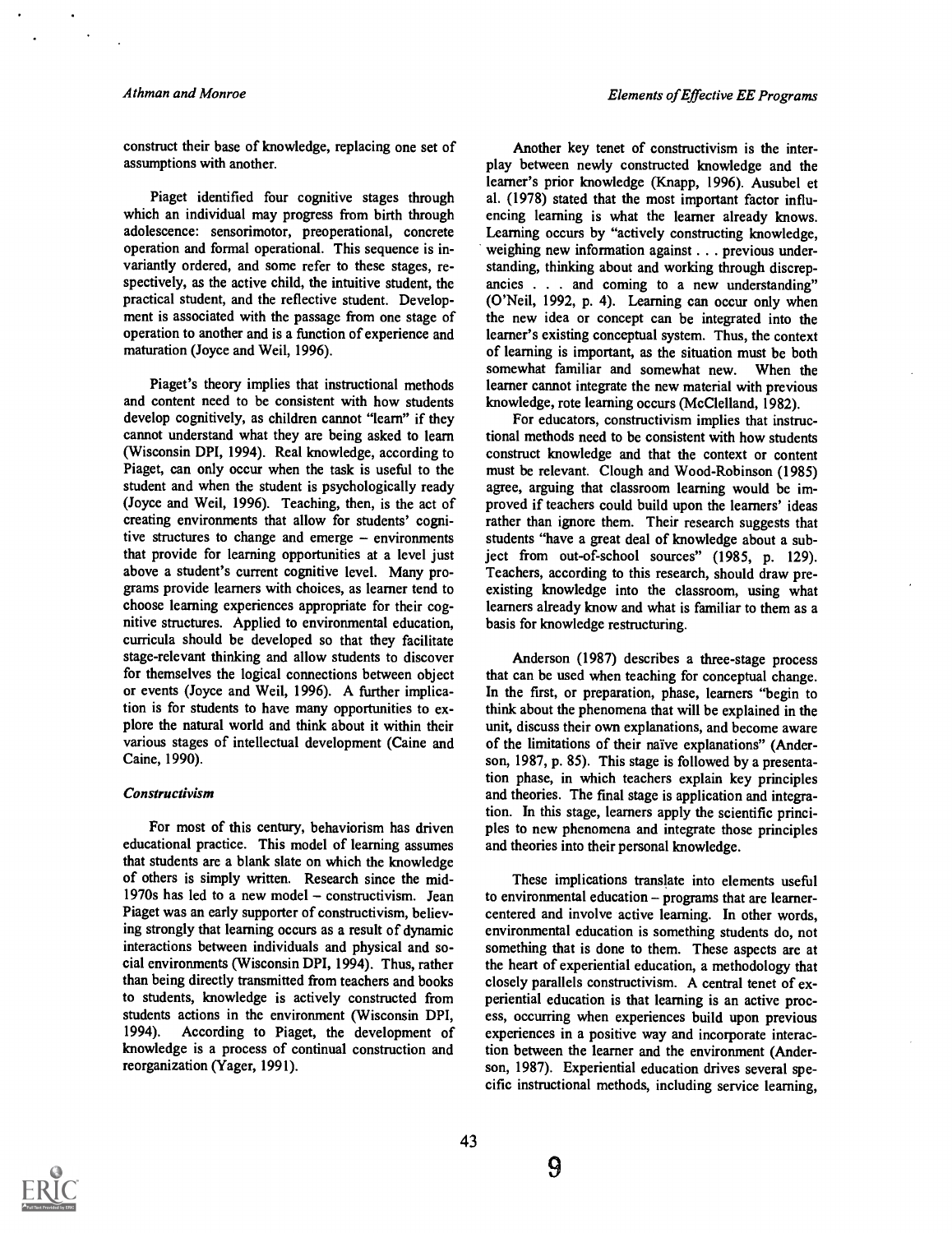problem- or project-based learning, and field-based instruction. These methods are proving to be quite effective in environmental education and hold promise for motivating students and improving student learning and academic performance.

Constructivism also supports cooperative learning. Cooperative learning is a teaching strategy that allows learners to work in small groups to explore a new idea, gather information, discuss ideas, apply concepts and solve a problem (Monroe, 1999). Research has also shown that cooperative learning is an effective instructional approach for student achievement in reading, math, science and thinking skills (Lazarowitz and Karsenty, 1990; Slavin, 1994). Research by Solomon (1990), Nastasi and Clements (1991) and Lazarowitz and Karsenty (1990) has also shown that cooperative learning has positive effects on students' social skills and interactions with their peers. By incorporating cooperative learning into environmental education programs, students have the opportunity to gain communication skills, leadership skills and the ability to work with others  $-$  all of which are important aspects of environmental literacy (Monroe, 1999).

#### Gardner's Theory of Multiple Intelligences and McCarthy's Research on Learning Styles

Howard Gardner's theory outlines seven ways of recognizing a person's intellect. They are: visualspatial, bodily-kinesthetic, musical, logicalmathematical, verbal-linguistic, interpersonal, and intrapersonal (Armstrong, 1994 qtd. in Knapp, 1996). According to Gardner, the main value of his theory is that it helps educators acknowledge differences in how students learn (Knapp, 1996). His theory of multiple intelligences is related to research on learning styles by McCarthy, who describes four major learning styles (1980).

One of the four learning styles is the imaginative learning style. Imaginative learners perceive information concretely and process it reflectively. Learning occurs through listening and sharing ideas, and the imaginative learner functions through social interaction. Analytic learners, the second type, perceive information abstractly and process it reflectively. An analytic learner prefers sequential thinking, need details and value what experts have to offer. The third type, common sense learners, perceives information abstractly and processes it actively. Common sense learners are practical and enjoy hands-on learning, looking for immediate use of what is being learned. Finally, dynamic learners perceive information concretely and process it actively. Dynamic learners learn

by trial and error and self-discovery, being excited by anything that is new.

McCarthy's multiple learning styles research and Gardner's theory of multiple intelligences remind educators that not all students learn and respond to learning situations in the same way. Further, intelligence is not a fixed or static reality; it can be learned, taught and developed. Their research has important implications for those who develop and implement environmental education programs. The content, teaching methods and assessment used in an environmental education program should allow for the expression of multiple intelligences, allowing students multiple ways of learning and showing what they know and can do. Further, content should be presented using a variety of teaching strategies (groups, physical activity, artistic variations, etc.), providing students with the opportunities to express their learning styles and their auditory, visual, tactile and kinesthetic preferences for receiving information.

Effective environmental education programs are evaluated with appropriate tools.

Program evaluation was born during the period of large-scale social programs and government intervention of the 1960s and 1970s (Patton, 1997). Program evaluation focused on guiding funding decisions, helping determine what was worth ftinding and what was worth doing. As evaluations were implemented, a new role emerged: increasing overall program effectiveness by guiding improvements to the program (Patton, 1997). Thus, today we think about program evaluation not only in terms of something that is done as or after a program is implemented (summative evaluation), but also as something that is done throughout the development and implementation of the program (formative evaluation).

In his book, Utilization-Focused Evaluation, Michael Patton provides a useful definition of program evaluation (1997). Patton describes this as the systematic collection of information about the activities, characteristics, and outcomes of programs to make judgments about the program, improve program effectiveness, and/or inform decisions about future programming. This type of evaluation is within contextual boundaries of time, place, values and politics. Central to his definition is meeting the information needs of specific intended users (the stakeholders). Their information needs, that is, their intended uses, focus the evaluation. Care must be taken to incorporate the stakeholders' opinions throughout the evaluation process, as this increases the likelihood that the fmdings will be used.

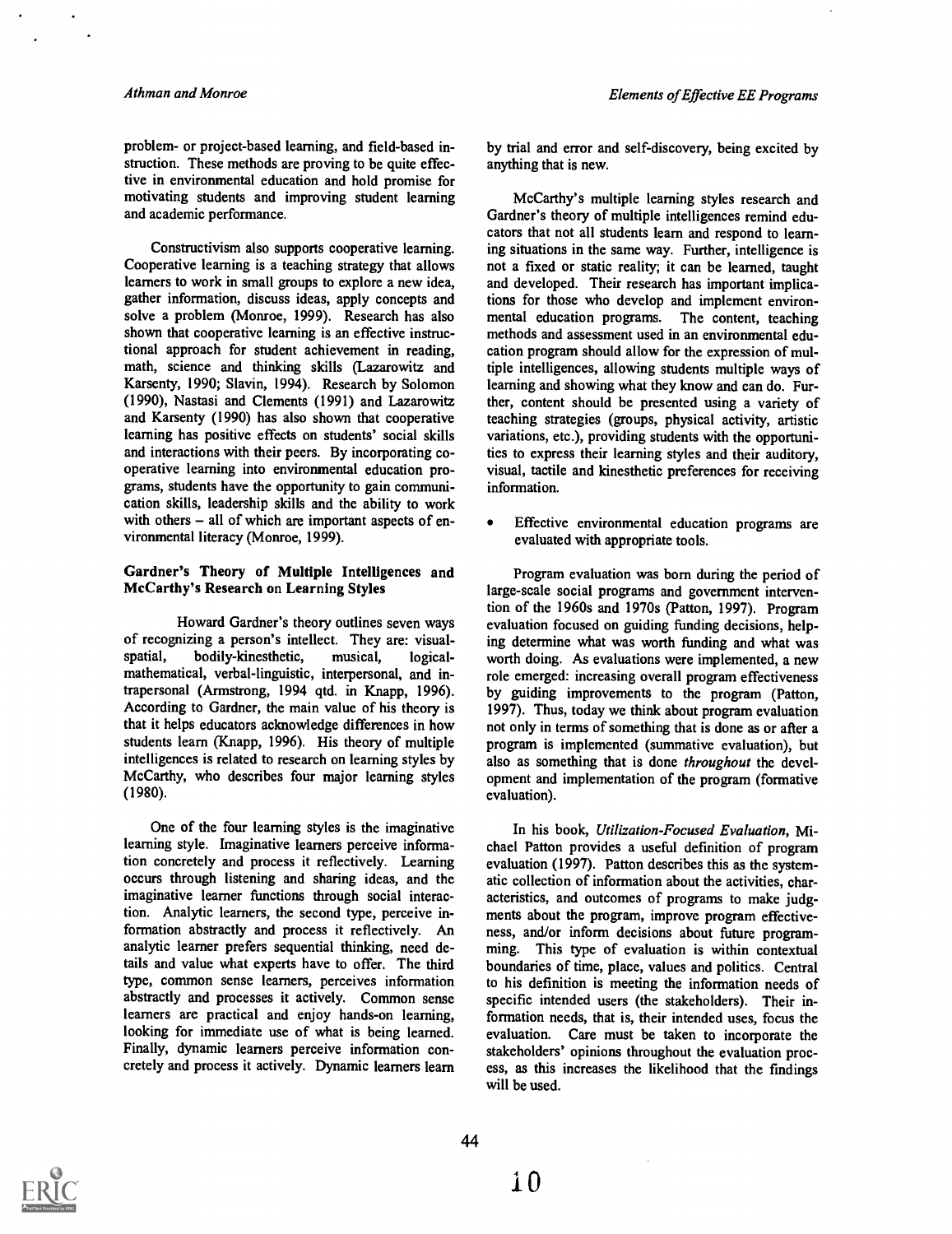Another key aspect is the systematic collection of information about a potentially broad range of topics. Systematic data collection is emphasized as opposed to applying social science methods; program evaluators may use research methods to gather information but they may also use other forms of systematic information that are not research-oriented. While how to define program evaluation is a matter for discussion and negotiation, what is not negotiable is that the evaluation be data-based (Patton, 1997).

These two key aspects provide guidance for environmental education program evaluation. The evaluation should have a purpose and audience (how will the stakeholders use the findings?) and should involve systematic data collection. Determining the purpose for or the focus of the evaluation helps direct how the evaluation process proceeds, including what and how information is collected.

There are a number of tools or methods that can be used to collect information as the program is being developed. Comment or feedback forms, observations, interviews, focus groups, and surveys are examples. When curriculum materials are being developed, feedback by content and pedagogical experts should be a part of the development process. Individual lessons can be pilot tested or the program in its entirety can be field-tested, both of which are critical to developing practical and useful programs or curriculum materials. Information from these methods is used to help improve the program or materials. Information should also be collected after the program is complete to help the program manager make an overall judgment of the value of the program - often for the benefit of some external audience or decision maker. This information helps answer questions such as whether or not it worked, were goals met and should the program be continued.

For environmental educators, changes in knowledge, attitude, intentions, and behaviors of program participants are of interest. While important, designing an assessment to measure these changes is difficult. The questions must be specific enough to target some difference that will be measurable, and enough students must be involved to find significant differences. Further, to measure the impact of the program, one must be able to compare students who participated in the program with students who did not (experimental and control groups), or compare student's knowledge at two different times - before and after the program (pretest/posttest). The National Park Education Programs: Making a Difference report offers some suggestions: use both strategies of measuring impact (experimental/control groups and pretest/posttests) to reduce the

problems associated with each; assign "equivalent" classes in the same school to be control and experimental; inform teachers of their role in the evaluation process; carefully select teachers and schools to provide a cross-section of reality in the school situation; and accept that there will be some factors that cannot be controlled (Monroe, Washburn, Goodale and Wright, 1997).

#### Recommendations for Further Research, Discussion and Training

Research and/or Discussion Relating to Student Academic Achievement

As described in of the previous section, effective environmental education programs need to meet the needs of the audience. In the case of school-based environmental education programs, these needs relate to the educational objectives of schools at the classroom, district, state and national levels. While environmental educators realize the importance of environmental education and its relevance to the daily lives of students, they must also realize that school administrators may not believe it plays a highly relevant role in meeting students' educational needs and objectives. In the midst of school reform, standards and high stakes testing, environmental education may be the last thing on their minds. Thus, environmental educators fmd themselves having to justify environmental education (sometimes to their own agency or organization, as well as the schools). One way of doing this is demonstrating that environmental education can improve student learning and academic performance  $-$  the very goals that school administrators are seeking.

The Environmental Protection Agency acknowledges the need for research relating to environmental education and student learning. In a recent call for proposals (November, 2000), the Environmental Protection Agency is seeking to fund research projects that answer the following questions: To what extent does environmental education improve student academic performance when integrated within various core subjects (such as science, social studies, language arts, etc.)? What specific characteristics of an environmental education program and/or the instructional practices used have the greatest impact on student performance? What are the implications of this research for linking EE with state and national education reform efforts?

These research questions lead to questions for further discussion. Where do the goals of environmental education fit within this fairly recent emphasis on improving student learning? Or is environmental educa-

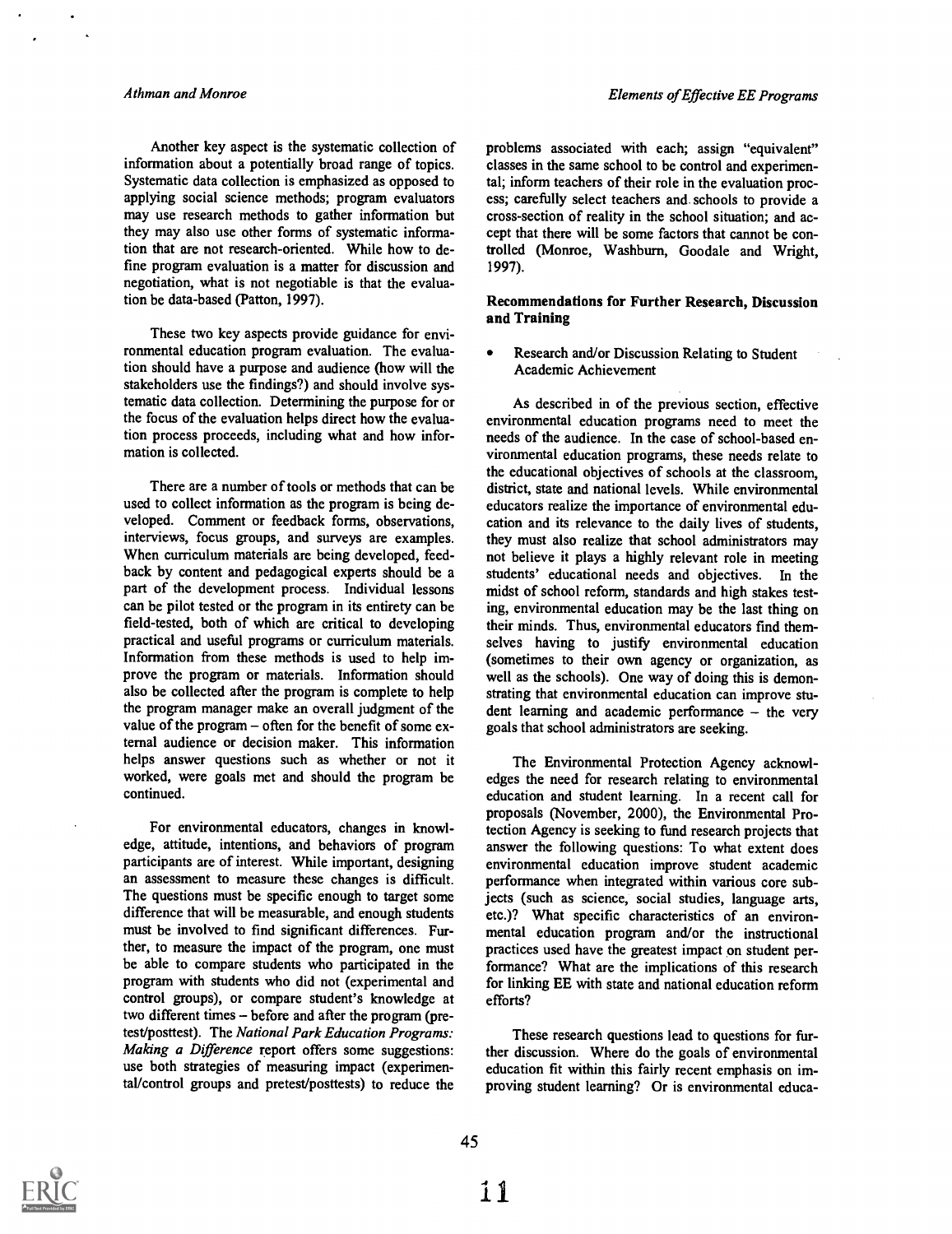tion "selling out" to meet the needs of the formal education community? Not necessarily. Environmental education has much to offer formal education, including a relevant context, engaging topics and "hands-on" opportunities for learning. When the goal of improving student learning is viewed as complementary with building environmental literacy, environmental educators can help the wider education community understand that environmental education is simply good education. This will go a long way in ensuring that, in the midst of education reform and its high-stakes standards and evaluation, environmental education doesn't get lost in the shuffle.

Research and/or Discussion Relating to Education and Behavior Change

As described in Element C of the previous section, environmental education programs help build skills to prevent and address environmental issues. Preventing and addressing environmental issues brings us into the arena of behavior change and raises the question of how educators can affect behavior change using educational tools alone.

This relates to the long-believed notion that increased knowledge will lead to increased concern, which in turn leads to behavioral change. While knowledge, attitudes and behaviors are related, the relationship is not a simple cause-and-effect progression from knowledge to attitude to behavior, as educators have long believed (Hines, Hungerford and Tomera in Monroe, Day and Grieser, 2000). Further research has indicated that there are a number of variables acting in combination to influence behavioral intentions. Variables most closely correlated with environmentally responsible actions are perceived skill in using action strategies, level of environmental sensitivity, perceived knowledge of action strategies, and locus of control (Sivek and Hungerford, 1990).

A recent article in the Journal of Environmental Education takes this a step further. Researchers at the Seoul National University, Korea found that the variables of locus of control and attitude are more important than knowledge and personal responsibility in terms of the effects on intention to act. Specifically, the core variable "for improving the intention to act for responsible environmental behavior is internal locus of control" (Hwang, Kim and Jeng, 2000, p. 24). The article states further, "if environmental educators want to change or to improve their subjects' intentions to act, it would be effective to use programs and materials that can stimulate internal locus of control" (p. 24). The change of locus of control could be achieved by encouraging people to make their own decisions about

problems and critically evaluate the opinions of others and by providing opportunities for people to apply action skills successfully (Newhouse, Hungerford and Volk in Hwang, Kim and Jeng, 2000). Despite these findings, this article still acknowledges that more research, specifically longitudinal, is needed as,"research has not yet satisfactorily identified the knowledge components that are the precursors to responsible environmental behavior" (Sivek and Hungerford in Hwang, Kim and Jeng, 2000, p. 20). This need concurs with a recommendation by Saunders, Hungerford and Volk (1992) for a national longitudinal study of changes in K-12 student behavior and behavior changes of target populations within the general public as a function of environmental education instruction and an investigation of the precursors to responsible environmental behavior within the general public (1992). Further, research has not yet identified how transferable or generalizable skills learned through environmental education are.

While these questions relating to behavior change provide opportunities for further research, they also provide the opportunity for further discussion  $-$  the consideration of how other disciplines might contribute to the goal of environmentally responsible behavior. The emerging discipline of social marketing, for example, provides some insight into these questions. Derived from commercial marketing and behavior psychology, social marketing can be used to encourage new behaviors in groups of people. To influence new behaviors, social marketing involves the following steps: identifying the audience and understanding what they perceive to be the barriers and benefits of their behavioral choices; designing a strategy that utilizes behavior change tools, piloting the strategy with a small segment of a community and fmally, evaluating the impact of the program once it has been implemented across a community (McKenzie-Mohr and Smith, 1999). In contrast to environmental education's framework of building, knowledge, skills and attitudes to act on behalf of the environment, social marketing raises the possibility that people may change their behavior for motives other than environmental reasons.

#### Additional Recommendations for Further Research, Discussion and/or Training

#### I. Addressing complex environmental issues through environmental education.

The literature tells us the effective environmental education programs require content and methods that are concrete and relevant to learners. However, how do environmental educators handle the environmental issues that are not concrete and not immediately rele-

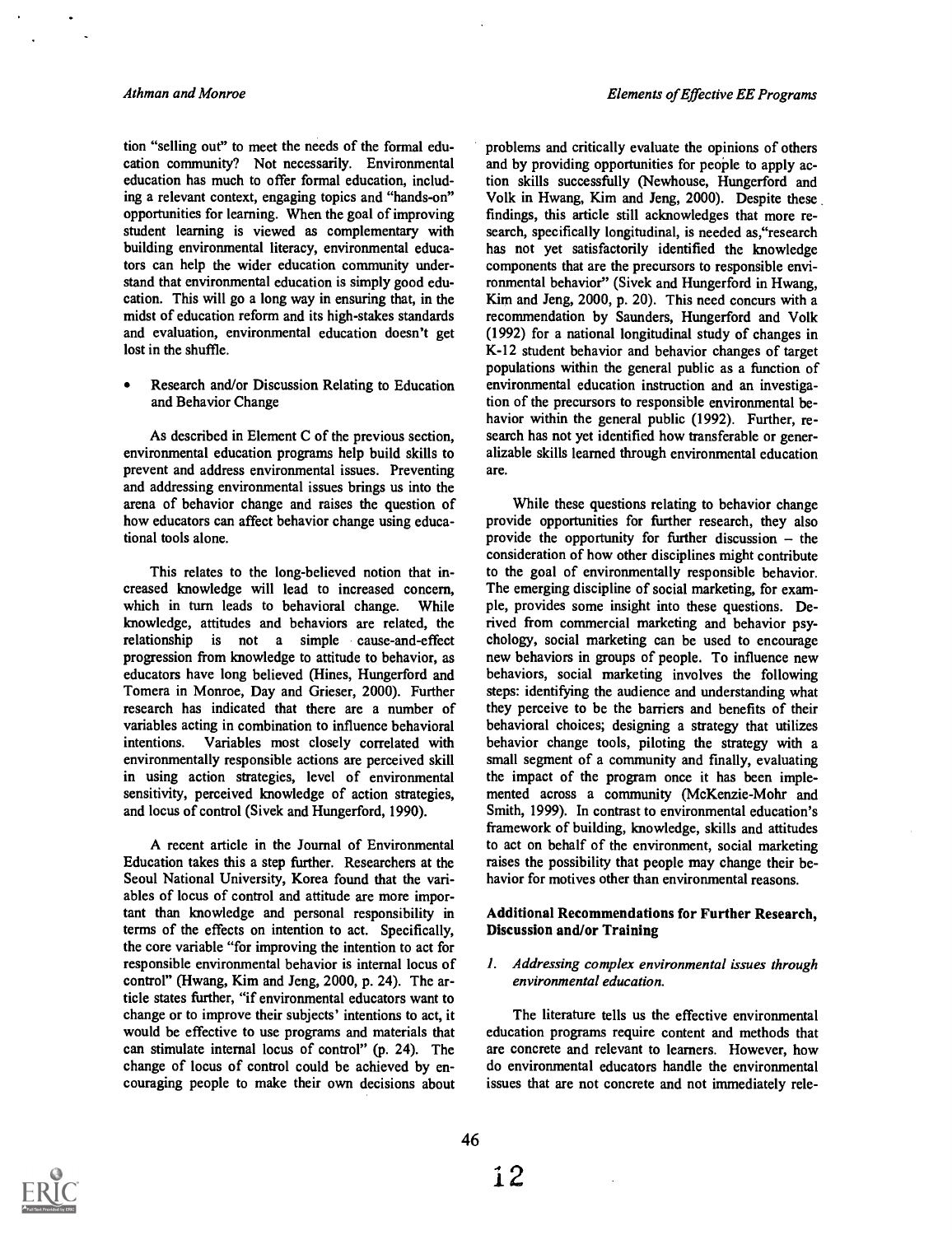#### Athman and Monroe

vant to the learners? Some have used case studies or success stories to help bridge this gap, making complex issues more relevant or concrete. More discussion and/or research are needed.

#### 2. Effectively using the stakeholder approach in program development and evaluation.

The stakeholder approach is valued for reasons identified in Element B above. Multiple stakeholders often result in multiple interests, values and uses, which can sometimes lead to conflict. For example, a stakeholder team may have representatives from the agency, the school, and the community's primary industry and may strongly differ about the goals of the program being developed. Further training and discussion is needed to help those trying to use the stakeholder approach handle conflict among stakeholders.

#### 3. Professional development for teachers and nonformal educators.

Although there are some good programs to train 1. pre-service and in-service teachers in environmental education, these programs tend to be inconsistently available. Teachers often express misgivings about their ability to conduct environmental education programs and with outdoor classroom management. Further, many agencies and organizations that have environmental education as part of their missions, but lack the expertise among their staff to develop and implement effective education programs. Further discussion (followed by training measures) is needed to improve the quality and availability of professional develop-

ment for pre-service and in-service teachers and for future non-formal environmental educators.

#### 4. Environmental Education and Education Reform.

Enviromnental education has the potential to significantly improve the public education system. While initial studies are indicating that the goals of education reform (improved student learning, for example) can be effectively accomplished through environmental education, we do not know if environmental education is a necessary condition of improving education. For example, is using the environment as an integrating or motivating context better than using the arts (music, language, art) as the context? Determining that environmental education is indeed a necessary component of improved education can help establish its place in the curriculum, making it less subject to funding priority shifts and more likely to be a focus in teacher training.

#### Reaching a broader audience.

Most environmental education efforts target elementary and secondary students. As a result, important audiences - adults, people of color, low-income populations, senior citizens, and businesses, for example are being missed or inadequately reached. Further research, discussion and training are needed in the area of knowing how to engage these audiences and how to adapt traditional teaching strategies to diverse communities and cultures.

#### References

Anderson, C. 1987. Strategic teaching in science. In B. Jones (Ed.), Strategic teaching and learning: Cognitive instruction in the content areas. Alexandria, VA: Association for Supervision and Curriculum Development.

- Ausubel, D., J. Novak, and H. Hanesian. 1978. Education psychology: A cognitive view; second edition. New York: Holt, Rinehart and Winston.
- Caine, R. and G. Caine. October 1990. Understanding a brain-based approach to learning and teaching. Educational Leadership, pp.66-70.
- Clough, E. and C. Wood-Robinson. 1985. How secondary students interpret instances of biological Journal of Biological Education, 19(2): 125-130.
- Day, B. 1999. Environmental communications strategies for sustainability. In Environmental education in Asia and beyond: An international work-

shop, pp. 18-23.

- Disinger, J. and M. Monroe. 1994. Defining environmental education:  $EE$  toolbox  $-$  workshop resource manual. Dubuque, IA: Kendall/Hunt Publishing Company.Disinger, J. 1993. Environment in the K-12 curriculum: An overview. In R. Wilke (Ed.), Environmental education teacher resource handbook, pp.23-43. Millwood, NY: Krause International Publications.
- Ford, P. 1981. Principles and practices of outdoor/ environmental education. New York: John Wiley & Sons, Inc.
- Gormly, A. and D. Brodzinsky. 1989. Lifespan human development. Chicago: Holt, Rinehart and Winston, Inc.
- Hwang, Y.S. Kim and J. Jeng. 2000. Examining the casual relationships among selected antecedents of responsible environmental behavior. Journal of

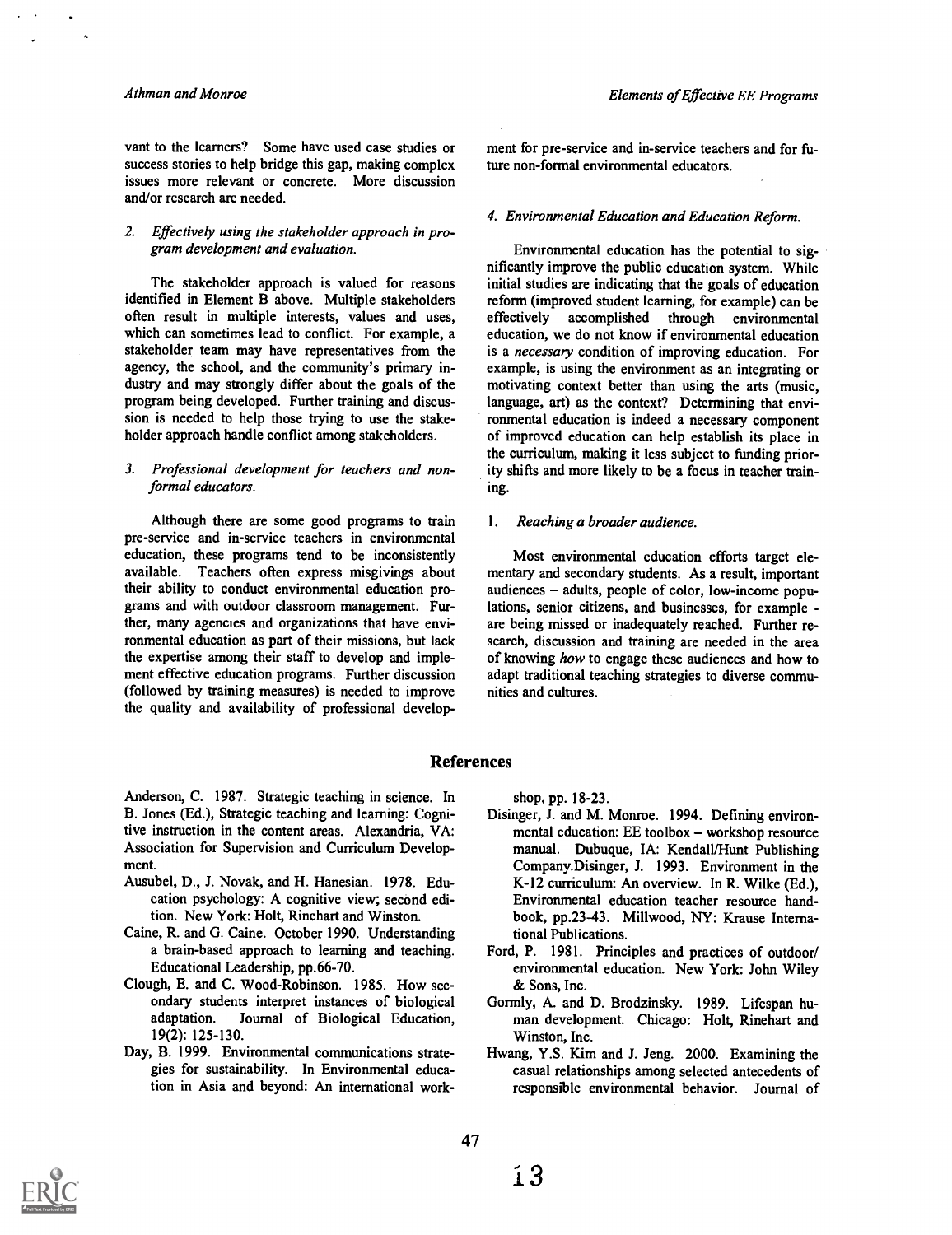A thman and Monroe

Environmental Education 31(4):19-25.

- Joyce, B. and M. Weil. 1996. Models of teaching. Boston: Allyn and Bacon.
- Knapp, C. 1996. Just beyond the classroom. Charleston, WV: Appalachian Educational Lab, Inc.
- Kriesberg, D. 1999. A sense of place. Englewood, CO: Teacher Ideas Press.
- Landers, P. 1997 Environmental education is about teaching analysis, not advocacy. EE Pulse Points: The Official Journal of MAEE, p. 3.
- Lazarowitz, R. and G. Karsenty. 1990. Cooperative Patton, M. learning and students' academic achievement, process skills, learning environments, and selfesteem in tenth-grade biology classrooms. In S. Sharan (Ed.), Cooperative Learning, pp. 123-149. New York: Praeger.
- McCarthy, B. 1980. The 4MAT system: Teaching to learning styles with right/left mode techniques. Barrington, IL: Excel, Inc.
- McClelland, J. 1982. Ausubel's theory of learning and its application to introductory science. School Science Review, 64(226):157-161.
- McKenzie-Mohr, D. and Smith, W. 1999. Fostering sustainable behavior: An introduction to community-based social marketing. Gabriola Island, B.C., Canada: New Society Publishers.
- Menzies, M. 1997 (Summer). Summary of Katherine Kersten's Commentary. EE Pulse Points: The Official Journal of MAEE, p. 3.
- Monroe, M., B. Day and M. Grieser. 2000. Green-COM weaves four strands. In Environmental education and communication for a sustainable world, (pp. 3-6). Washington, DC: Academy for Educational Development.
- Monroe, M. 1999. What works: A guide to environmental education and communication programs for practitioners and donors. Gabriela Island, BC: New Society Publishers.
- Monroe, M., J. Washburn, Goodale, T. and B. Wright. 1997 (June). National park education programs making a difference: Evaluating PARTNERS a "Parks as Classrooms" program. Washington, D.C.: National Park Foundation.
- Nastasi, B. and D. Clements. 1991. Research on cooperative learning: Implications for practice. School Psychology Review, 22: 479-489.
- National Environmental Education and Training Foundation. 1997. Environmental education: Sciencebased, balanced, and effective. Washington, D.C.
- National Environmental Education and Training Foundation and Roper Starch Worldwide. 1999 (December). The eighth annual national report card on environmental attitudes, knowledge, and behav-

ior. Washington, DC: NEETF.

- North American Association for Environmental Education. 1999. Excellence in EE-guidelines for learning (K-12). Troy, OH: NAAEE.
- North American Association for Environmental Education. 1996. Environmental education materials: Guidelines for excellence. Troy, OH: NAAEE.
- O'Neil, J. 1992 (March). Wanted: Deep understanding. "Constructivism" posits new conception of learning. ASCD Update, 34(3): 1-8.<br>on, M. 1997. Utilization-focus
- Utilization-focused evaluation. Thousand Oaks, CA: Sage Publications.
- Sanera, M. and J. Shaw. 1996. Facts, not fear: A parent's guide to teaching children about the environment. Washington D.C.: Regnery Publishing.
- Saunders, G., H. Hungerford and T.L. Volk. 1992. Research needs in environmental education: A delphi assessment summary report. Carbondale, IL: Science and Environmental Education Center, Southern Illinois University.
- Sharp, L. B. 1947. Basic considerations in outdoor and camping education. The Bulletin of the National Association of Secondary-School Principals, 31 (147): 43-47.
- Sivek, D. and H. Hungerford. 1990. Predictors of responsible environmental behavior in members of three Wisconsin conservation organizations. The Journal of Environmental Education 21(2): 35-40.
- Slavin, R. 1994. Cooperative learning. Boston: Allyn and Bacon.
- Solomon, D., E. Schaps, V. Battistich, and J. Solomon. 1990. Cooperative learning as part of a comprehensive classroom program designed to promote pro-social development. In S. Sharan (Ed.), Cooperative learning. New York: Praeger.
- Theobald, R. 1970. An alternative future for America II. Chicago: Swallow Press.
- UNESCO. 1978. Final report of intergovernmental conference on environmental education. Organized by UNESCO in cooperation with UNEP, Tbilisi, USSR, 14-26 October 1977, Paris: UNESCO ED/MD/49.
- UNESCO-UNEP. 1976. The Belgrade charter. Connect: UNESCO-UNEP Environmental Education Newsletter, 1(1): 1-2.
- Wisconsin Department of Public Instruction. (1994. A guide to curriculum planning in environmental education. Madison, Wisconsin.
- Yager, R. 1991. The constructivist learning model. Science Teacher, 58: 52-57. Younger, L. (1995, April). Evolution of the environmental movement. Earth Work, pp. 4-6.

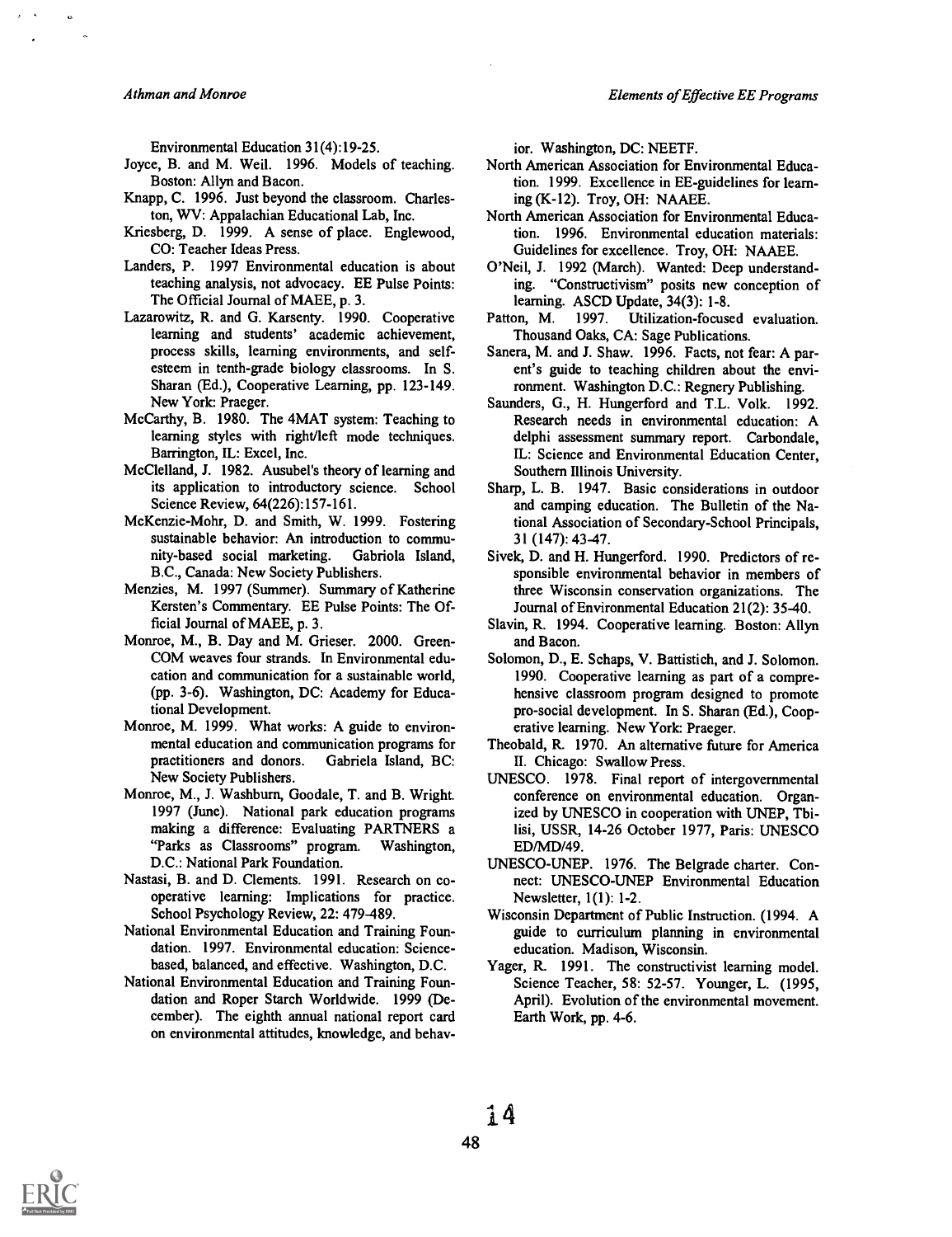

U.S. Department of Education Office of Educational Research and Improvement (OERI) National Library of Education (NLE) Educational Resources Information Center (ERIC)



# Reproduction Release

(Specific Document)

# I. DOCUMENT IDENTIFICATION:

| Title:                                                                                  |                                         |
|-----------------------------------------------------------------------------------------|-----------------------------------------|
| Defining Best Practices in Boating, Fishing, and Stewardship Education                  |                                         |
| Author(s): Edited by Anthony Fedler for the Recreational Boating and Fishing Foundathon |                                         |
| Corporate Source:<br>Recreational Boating and Fishing Foundation                        | <b>IPublication Date:</b><br>July, 2001 |

## II. REPRODUCTION RELEASE:

In order to disseminate as widely as possible timely and significant materials of interest to the educational community, documents announced in the monthly abstract journal of the ERIC system, Resources in Education (RIE), are usually made available to users in microfiche, reproduced paper copy, and electronic media, and sold through the ERIC Document Reproduction Service (EDRS). Credit is given to the source of each document, and, if reproduction release is granted, one of the following notices is affixed to the document.

If permission is granted to reproduce and disseminate the identified document, please CHECK ONE of the following three options and sign in the indicated space following.